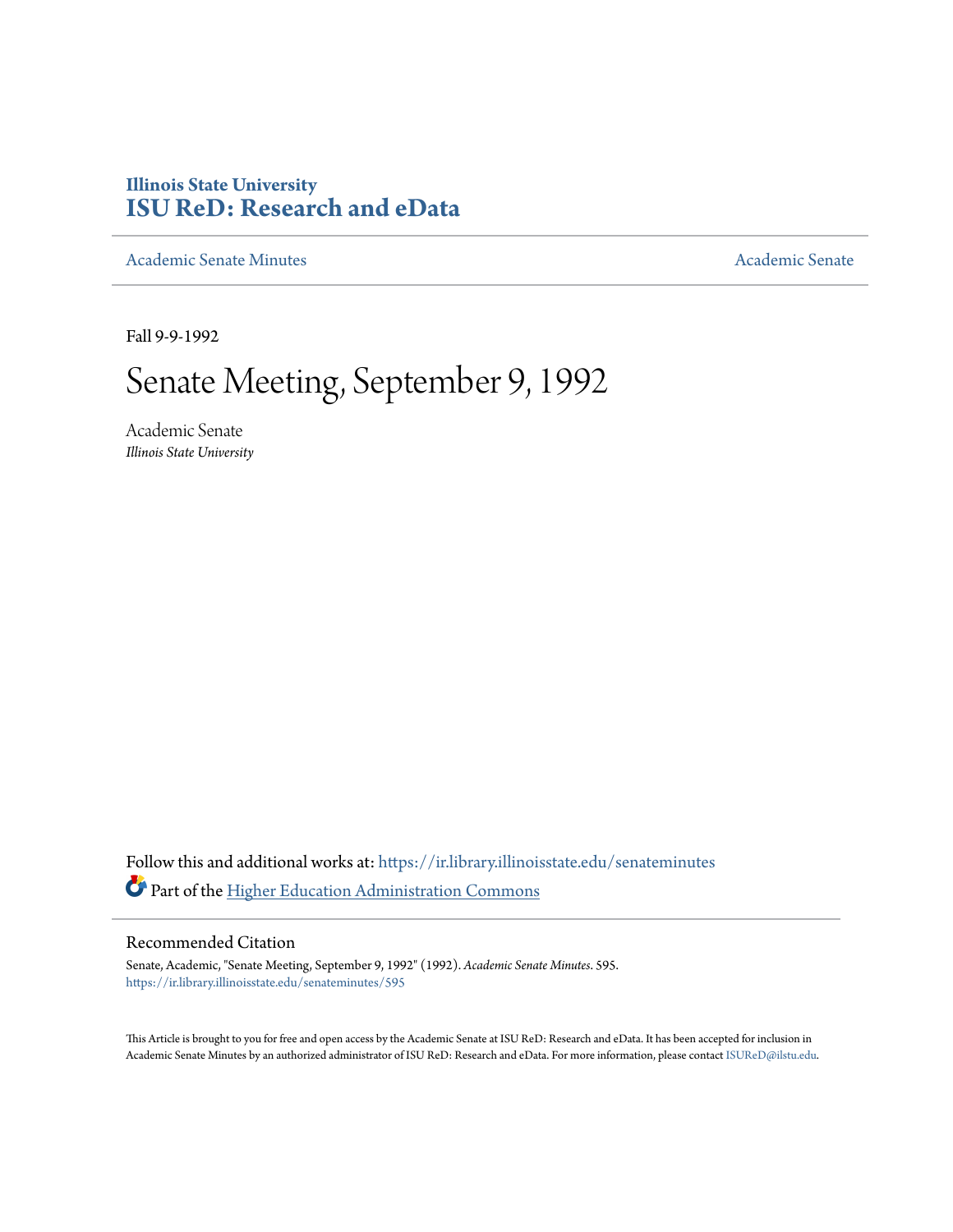# ACADEMIC SENATE MINUTES

September 9, 1992 Volume XXIV, No. 2

Call to Order

Seating of New Senator

Roll Call

Approval of Minutes of May 6, 1992 and August 26, 1992

Chairperson's Remarks

Vice Chairperson's Remarks

Student Body President's Remarks

Administrators' Remarks

- ACTION ITEMS: 1. January-June 1993 Academic Senate Meeting Calendar
	- 2. Election of Executive Committee Member
	- 3. Election of Two Faculty Members to the Academic Planning Committee
	- 4. Election of Honorary Degree Committee Representatives

INFORMATION ITEM: Panel of Ten Nominations

communications

Committee Reports

Adjournment

Meetings of the Academic Senate are open to members of the University community. Persons attending the meetings may participate in discussions with the consent of the Senate. Persons desiring to bring items to the attention of the Senate may do so by contacting any member of the Senate.

1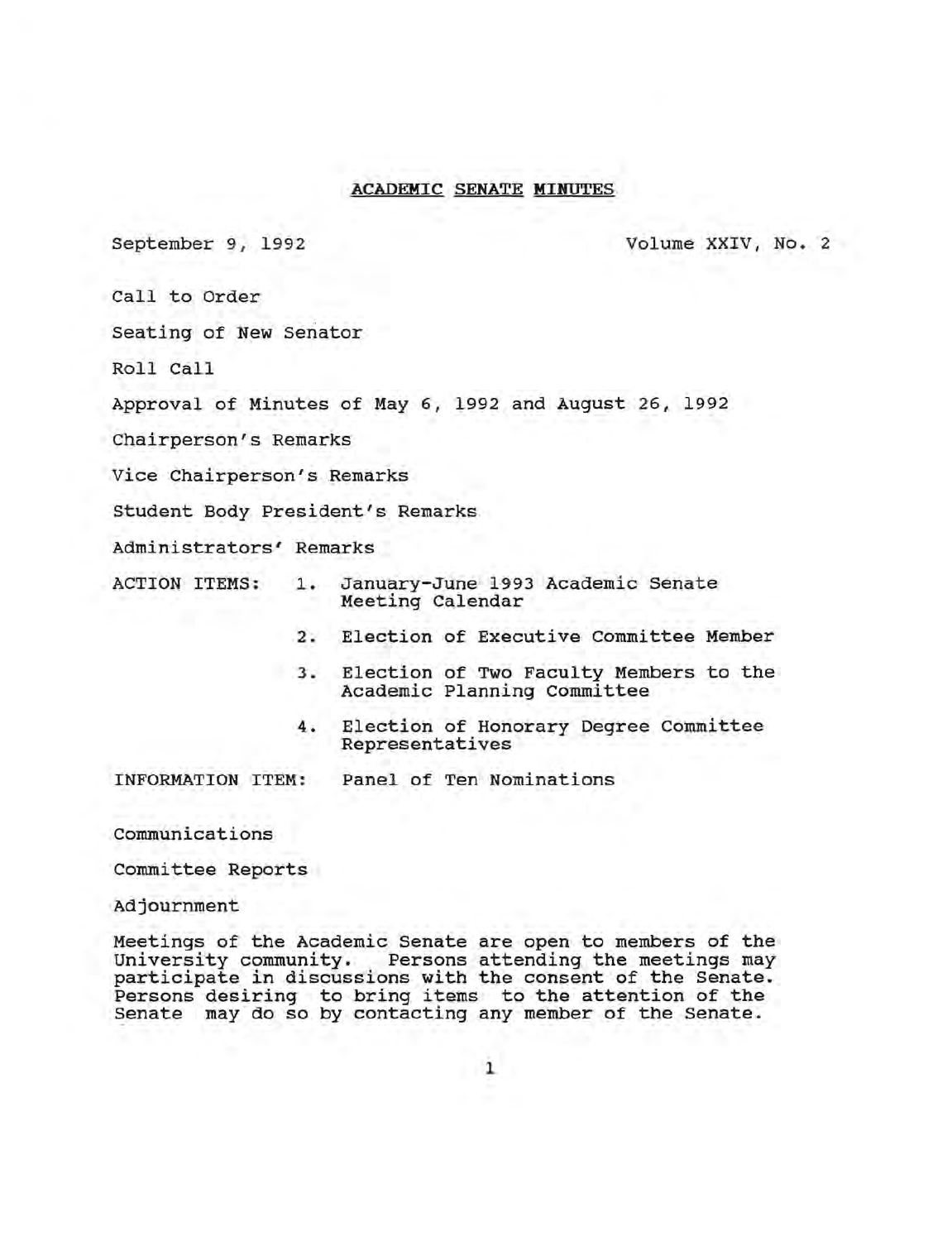# ACADEMIC SENATE MINUTES

(Not Approved by the Academic Senate)

September 9, 1992 Volume XXIV, No. 2

CALL TO ORDER

Chairperson Len Schmaltz called the meeting of the Academic Senate to order at 7:04 p.m. in the Circus Room of the Bone Student Center.

# SEATING OF NEW SENATOR

Chairperson Schmaltz introduced a new faculty senator from the College of Fine Arts: Pamela Ritch, Theatre, who is replacing Sandra Zielinski.

ROLL CALL

Chairperson Schmaltz called the roll and declared a quorum present.

APPROVAL OF MINUTES OF MAY 6, 1992 AND AUGUST 26, 1992

May 6, 1992

Senator Zeidenstein: I have corrections to the May 6th Minutes: At the top of Page 7, first paragraph, the word unchained should be unchanged; never mind should be two words; there should be a comma after the word, world; and the word appraised should be apprised.

XXIV-3 Motion to approve amended Minutes of May 6, 1992 by Stock (Second, Semlak) carried on a voice vote.

August 26, 1992

XXIV-4 Motion to approve Minutes of August 26, 1992 by Newby (Second, Johnson) carried on a voice vote.

#### CHAIRPERSON'S REMARKS

Chairperson Schmaltz announced that senators had at their places two additional vitae for the Panel of Ten Nominations: Stephen<br>Webel, Agriculture; and Dale Fitzgibbons, Management. That Webel, Agriculture; and Dale Fitzgibbons, Management. election will take place at the next Academic Senate Meeting. He also announced that one faculty senator had volunteered to serve on the Student Government Task Force, and another member was needed. Any faculty senator interested should contact him.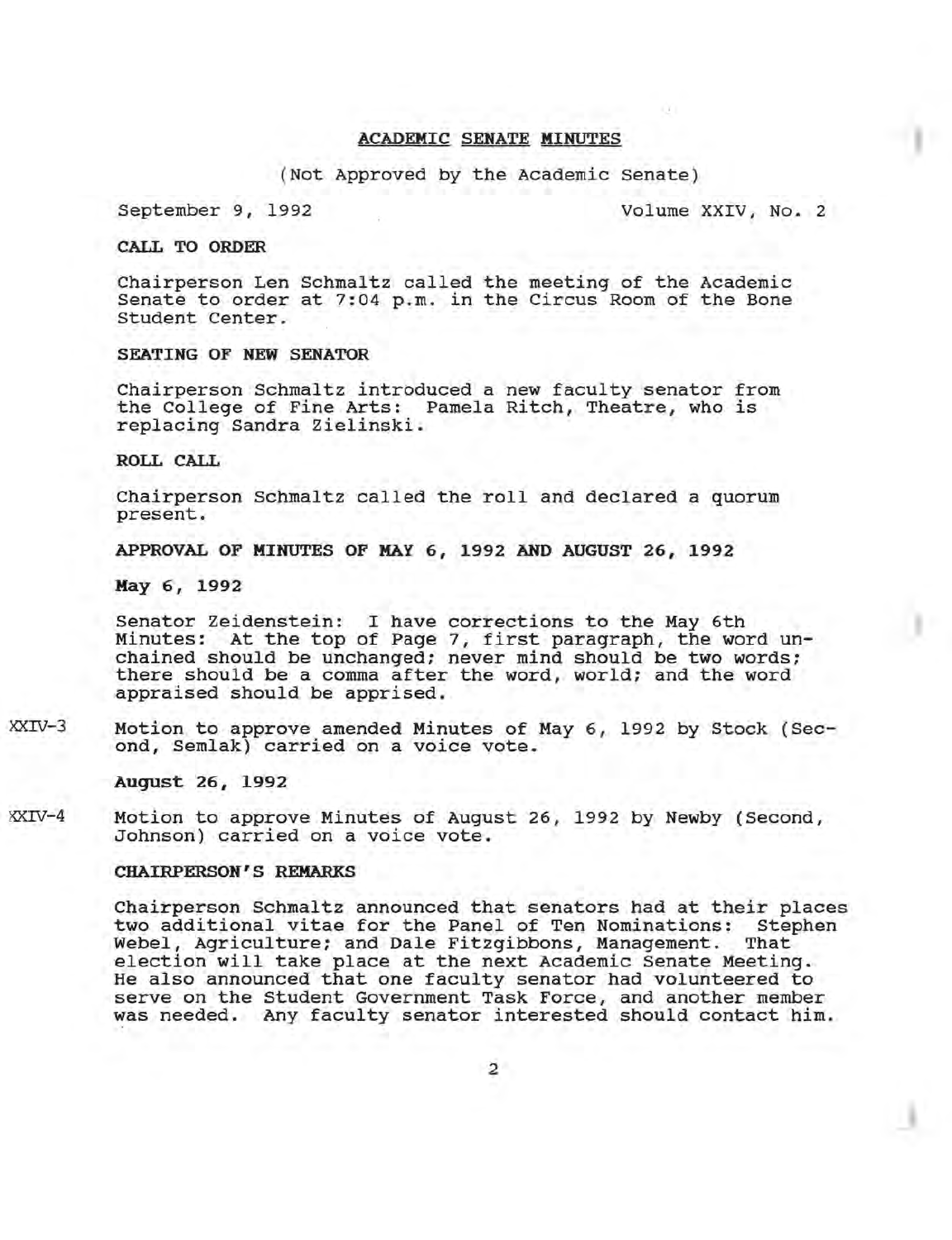## VICE CHAIRPERSON'S REMARKS

Vice Chairperson Shimkus had no remarks.

## SBBD PRESIDENT'S REMARKS

Student Body President Randy Fox: We are looking for one more<br>faculty member for the Student Government Task Force. Basically, faculty member for the Student Government Task Force. raculty member for the student Government fask force. Basica.<br>it will be a two hour meeting every other week this semester. It will be a two nour meeting every other week this semester<br>It will involve some time, but will be important to student government.

We have a Student Leadership Conference coming up next weekend. It looks like over three quarters of the state schools will be in attendance. A few reminders about studer schools will be in attendance. A few reminders about student<br>activities: There will be a campus Festival -ISU on the Quadactivities: There will be a campus Festival -ISU on the Quad-<br>tomorrow. On Saturday the Black Student Union will have a On Saturday the Black Student Union will have a kickoff on the Quad from noon to five; and next Saturday the Association of Latin American Students will have a Fiesta on the Quad from twelve to five.

# ADMINISTRATORS' REMARKS

President Wallace called an Executive Session to discuss honorary degrees.

Provost Strand had an excused absence.

Vice President for Student Affairs, William Gurowitz had no remarks.

Vice President for Business and Finance, James Alexander, had an excused absence.

## ACTION ITEMS

1. January-June 1993 Academic Senate Meeting Calendar

- XXIV-S Motion by Stock (Second, Touhy) to approve the January-June 1993 Academic Senate Meeting Calendar carried on a voice vote.
	- 2. Election of Executive Committee Member

Chairperson Schmaltz announced that Senator Thomas Baer had to teach a class during the time that Executive Committee meets, so he had tendered his resignation.

XXIV-6 Senator Baer: I nominate Dr. Kenneth Strand, Department of Educational Administration and Foundations, for the Executive Committee. (Second, Razaki) Senator Strand was elected to the Executive Committee by acclamation.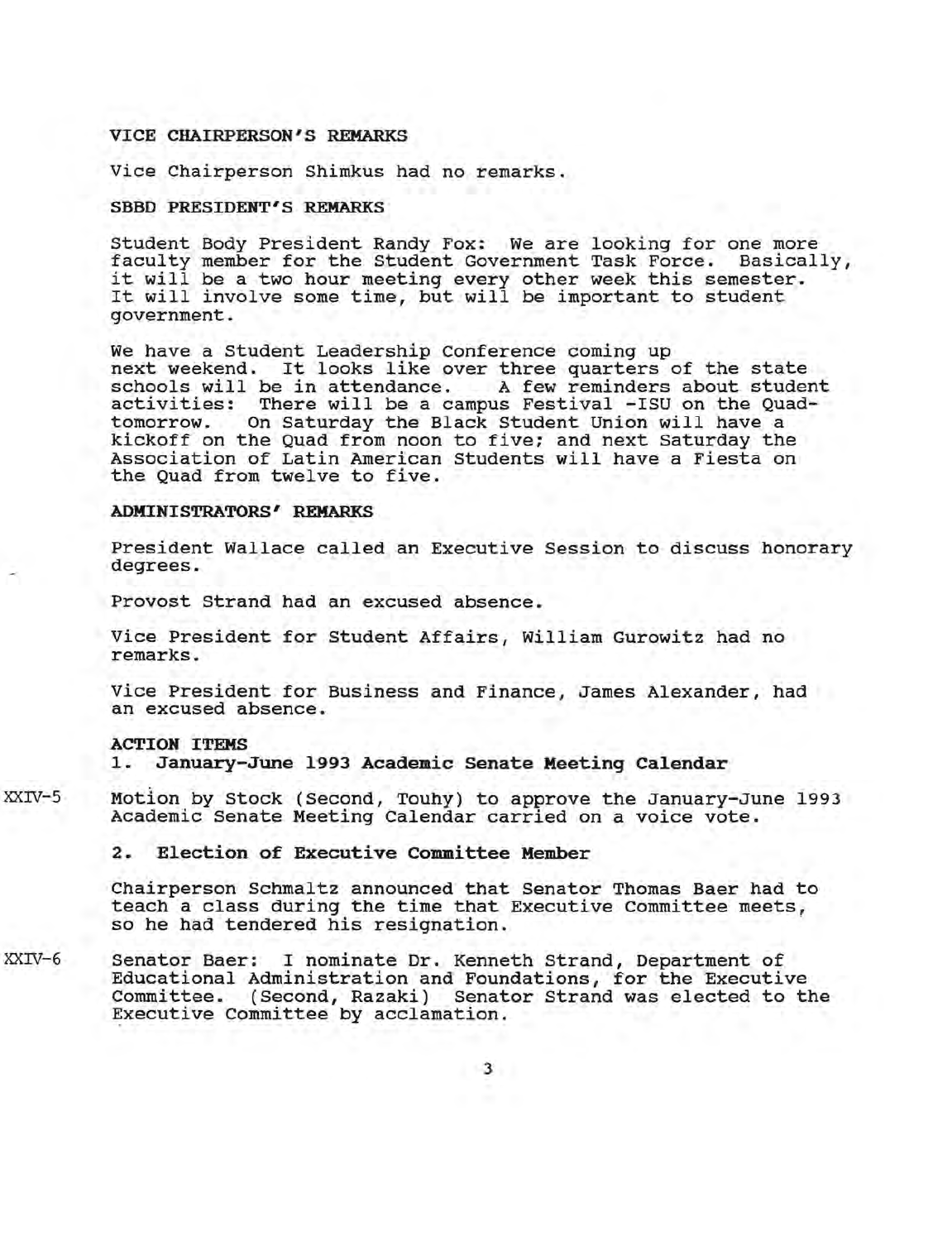3. Election of Two Faculty Members to the Academic Planning committee

Chairperson Schmaltz: The Academic Affairs Committee brought forth two nominations for vacancies on the Academic Planning Committee created by the death of the past chair of the Academic Affairs Committee Chair, and because the Senate Chair has succeeded himself in office.

XXIV-7 Nomination by Stock (Second, Newby) of Senator Thomas Baer, Curriculum and Instruction; and Senator Paul Borg, Music, carried on a voice vote.

4. Election of Honorary Degree committee Representatives

XXIV-8 Nomination by Parr (Second, Razaki) of Paul Walker, Agriculture.

Senator Walker declined the nomination. (Motion withdrawn.)

- XXIV-9 Nomination by Walker (Second, Strand) of Pamela Ritch, Theatre, for faculty representative to the Honorary Degree Committee carried on a voice vote.
- XXIV-lO Nomination by Shimkus (Second, Touhy) of Greg Stock, for Student representative to the Honorary Degree Committee carried on a voice vote.

Motion by Shimkus (Second, Touhy) to ratify appointment of Sarah McKee by the SBBD as student representative to the Honorary Degree committee carried on a voice vote.

#### INFORMATION ITEM

#### PANEL OF TEN NOMINATIONS

Chairperson Schmaltz: Senators received the Panel of Ten Nominations in their packets. Please add the two vitae that you received at your places this evening. That election will be held at the next Senate meeting, September 23, 1992.

# COMMUNICATIONS

Senator Razaki: I have a question for the Vice Chairperson. In Dr. Stephen Webel's Vita, is it politically correct to develop reproductive control products for small animals?

Senator Shimkus: No comment.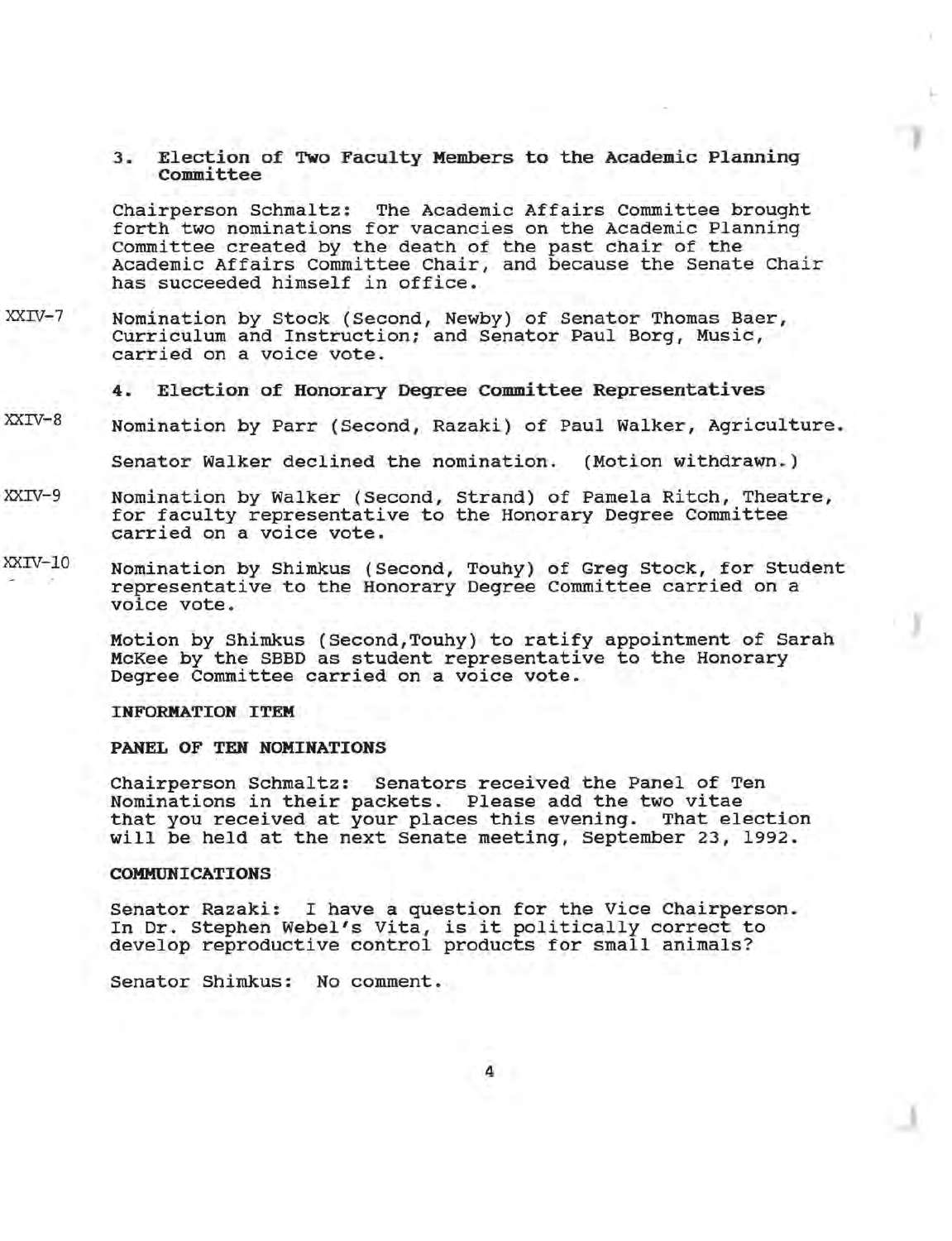Senator Fox: I would like to announce that next week at our conference that we are hosting, we do have a session that is open to the public that I strongly encourage any or all of you to attend. Next Saturday, September 19, from 9:30 to noon in Schroeder Hall 130 we are going to have about eight or nine public officials as well as a member of the Illinois Board of<br>Higher Education who will be giving a keynote address. I would Higher Education who will be giving a keynote address. encourage all of you to come out. It will provide an opportunity for you to hear what these legislators have to say, and hopefully provide a question and answer session as well.

Senator Touhy: There will be a press release going out with information about this meeting.

Senator Thompson: I would like to announce that the AIDS<br>Project Names Ouilt is in the Ballroom right now. It will Project Names Quilt is in the Ballroom right now. be open this evening until 9:00 p.m. and tomorrow morning from 9:30 to noon.

#### COMMITTEE REPORTS

ACADEMIC AFFAIRS COMMITTEE - Senator Paul Walker reported that the committee as one of its agenda items this fall will be taking up the issue of a Gender Free Language Policy for the University<br>Policy Manual. We already have some communication from the We already have some communication from the Administrative Affairs committee. We would like to request any comments from any other senators or persons on campus for any Another issue we will be discussing this blicy. If anyone has any particular fall is the New Start Policy. comments on that issue that they would like to share with the committee, please let us know. We have regular meetings scheduled for Friday afternoons.

ADMINISTRATIVE AFFAIRS COMMITTEE - Senator white reported that his committee met briefly after the last Senate meeting and discussed two pressing issues: the revised search documents, and materials from the President's Advisory committee on program review. We will meet this evening after Senate adjourns.

BUDGET COMMITTEE - Senator Cook reported that the Budget Committee met briefly and had a discussion with the Provost at the conclusion of the last Senate meeting. We will meet after Senate tonight.

FACULTY AFFAIRS COMMITTEE - Senator Newby reported that the Faculty Affairs Committee met briefly after the last Senate meeting to try to establish an appropriate meeting time. There will be no meeting tonight and no meetings have been scheduled.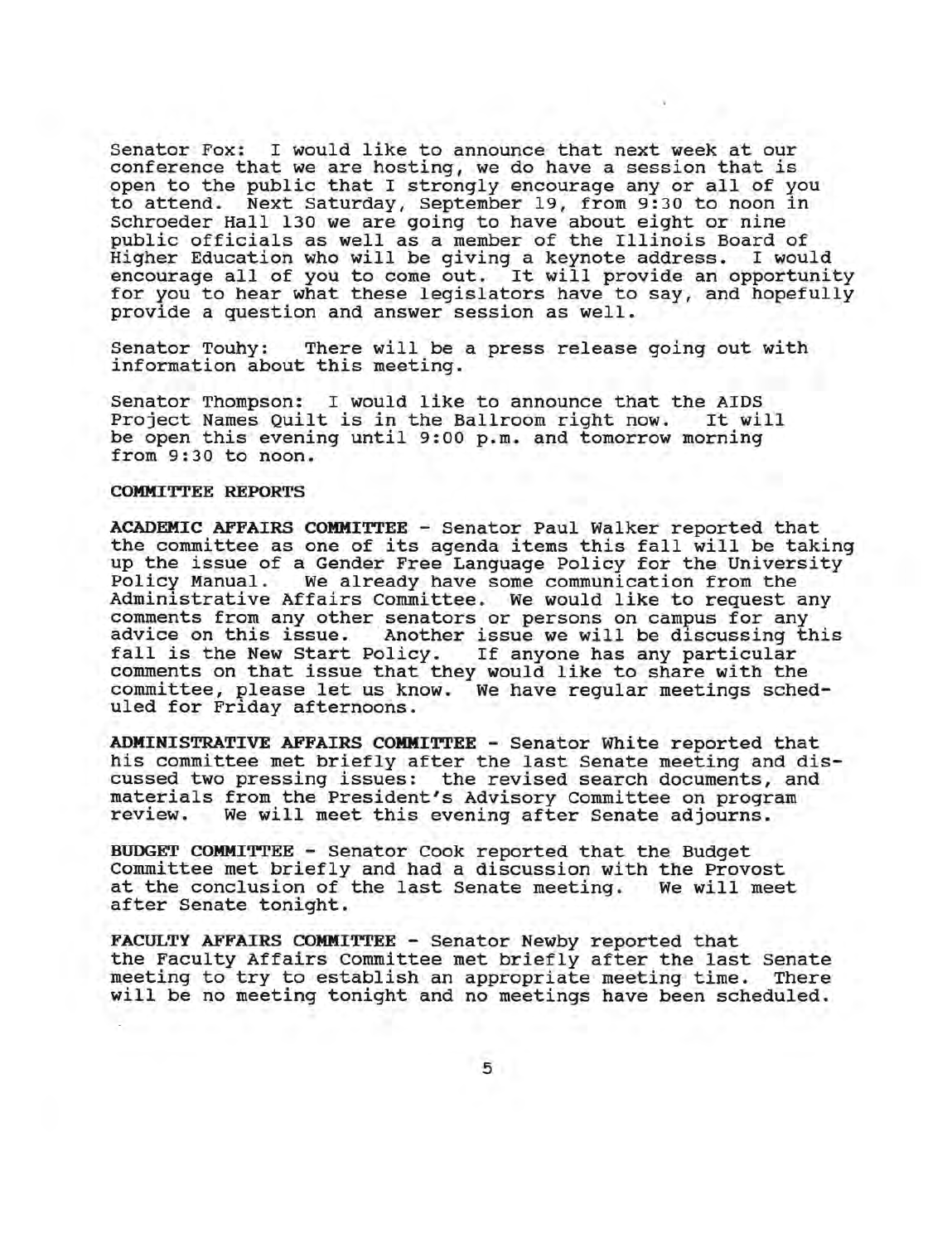RULES COMMITTEE - Senator Fryda has a Wednesday evening class, so Senator Nelsen will be pinch hitting for him.

Senator Nelsen: The Rules Committee has not met yet. We will be meeting this evening. There are several items on the Rules Committee agenda. We will present at the next Senate meeting some recommendations for appointments to vacancies on committees. There are at least four major items that the committee will be dealing with: a Policy on Harrassment; College of Education a Policy on Harrassment; College of Education Bylaws; Graduate School Bylaws; and Bluebook Changes that were referred back to the committee last Spring.

STUDENT AFFAIRS COMMITTEE - In the absence of Chairperson, Kristian Harris, Senator Hoffmann reported that the committee met after Senate last time and would meet again tonight.

#### ADJOURNMENT

 $IV-11$ 

Motion to adjourn by Zeidenstein (Second, Johnson) carried on a voice vote. Academic Senate adjourned at 7:50 p.m.

> FOR THE ACADEMIC SENATE JAN COOK, SECRETARY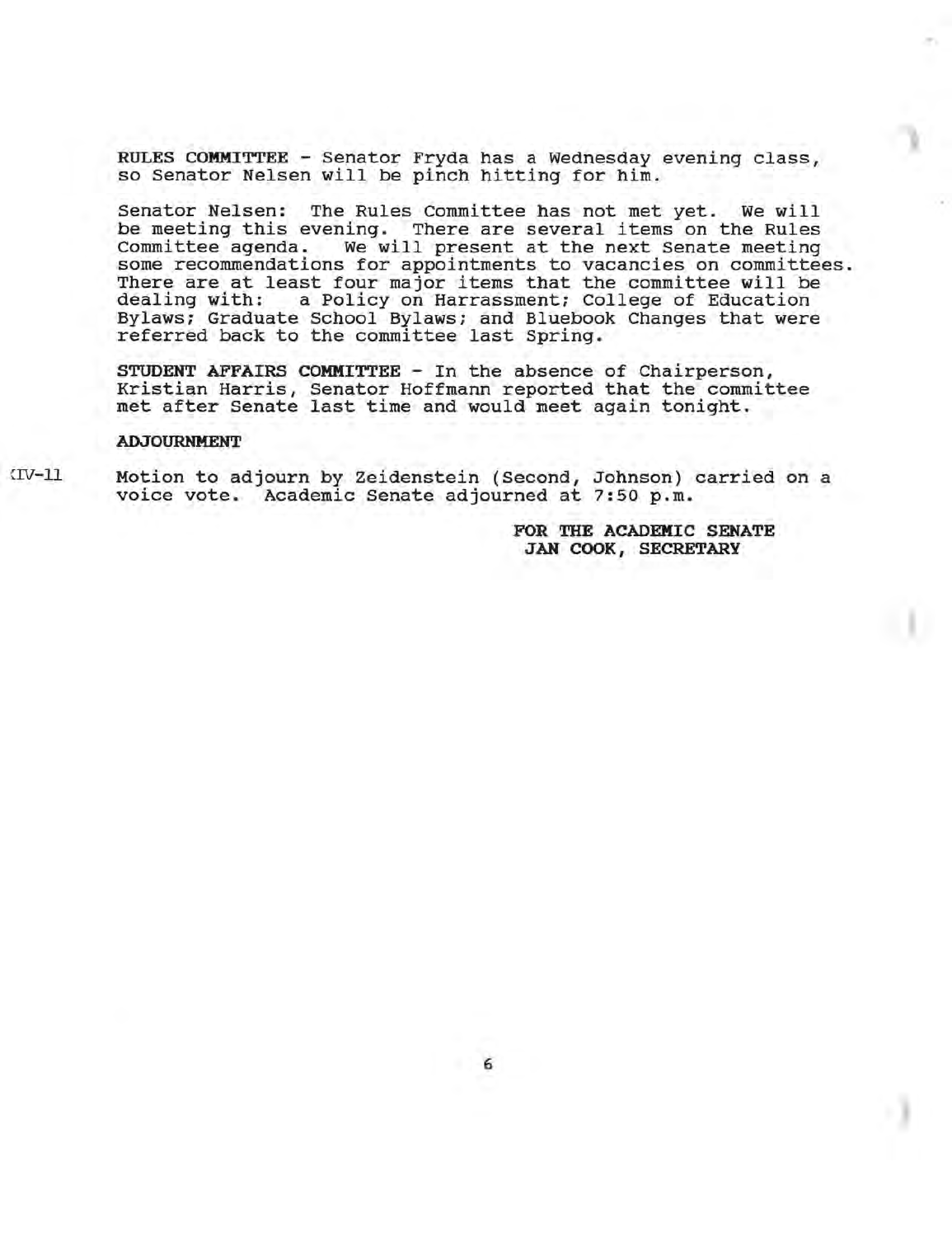ò.

**Date:**  $9/9/92$  **Dolume No.** XXIV **No.** 2

|                                 |                                           | DOCE               |        |        |             |                          |             |  | DOICE DOEE |           |                       |
|---------------------------------|-------------------------------------------|--------------------|--------|--------|-------------|--------------------------|-------------|--|------------|-----------|-----------------------|
| KARE                            | ATTEN-<br>DANCE                           | <b>MOLION</b><br>, | ROLION | ROLION | ROLION<br>8 | <b>ROUION</b><br>J       | ROLION<br>ı |  | ROUION     |           | <b>N</b> <sub>N</sub> |
| ABBOTT                          | <b>EXCUSED</b>                            |                    |        |        |             |                          |             |  | XXIV-3     | X         |                       |
| ADAMS                           | $\overline{P}$                            |                    |        |        |             |                          |             |  | $XXIV-4$   | X         |                       |
| <b>AHEARN</b>                   |                                           |                    |        |        |             |                          |             |  | XXIV-5     | X         |                       |
| <b>ALEXANDER</b>                | <b>EXCUSED</b>                            |                    |        |        |             |                          |             |  | XXIV-6     | $X \cdot$ |                       |
| <b>BAER</b>                     | $\overline{P}$                            |                    |        |        |             |                          |             |  | XXIV-7     | X         |                       |
| <b>BARKER</b>                   | P                                         |                    |        |        |             |                          |             |  | XXIV-8     | ΙŴ        |                       |
| <b>BORG</b>                     | Þ                                         |                    |        |        |             |                          |             |  | XXIV-9     | X         |                       |
| CARROLL                         | <b>EXCUSED</b>                            |                    |        |        |             |                          |             |  | XXIV-10    | X         |                       |
| COOK                            | $\, {\bf P}$                              |                    |        |        |             |                          |             |  | XXIV-11    | X         |                       |
| <b>FOX</b>                      | $\overline{\mathrm{P}}$                   |                    |        |        |             |                          |             |  |            |           |                       |
| FRYDA                           | <b>EXCUSED</b>                            |                    |        |        |             |                          |             |  |            |           |                       |
| <b>GUROWITZ</b>                 | $\overline{P}$                            |                    |        |        |             |                          |             |  |            |           |                       |
| <b>HANSEN</b>                   | $\overline{P}$                            |                    |        |        |             |                          |             |  |            |           |                       |
| HARRIS                          | <b>EXCUSED</b>                            |                    |        |        |             |                          |             |  |            |           |                       |
| <b>HESSE</b>                    | <b>EXCUSED</b>                            |                    |        |        |             |                          |             |  |            |           |                       |
| <b>HOFFMANN</b>                 | $\, {\bf P}$                              |                    |        |        |             |                          |             |  |            |           |                       |
| <b>JOHNSON</b>                  | $\overline{\text{P}}$                     |                    |        |        |             |                          |             |  |            |           |                       |
| KAISER                          | $\overline{\text{P}}$                     |                    |        |        |             |                          |             |  |            |           |                       |
| MC CARTY                        | $\overline{P}$                            |                    |        |        |             |                          |             |  |            |           |                       |
| MECKSTROTH                      | $\overline{P}$                            |                    |        |        |             |                          |             |  |            |           |                       |
| MOUSAVI                         | $\overline{P}$                            |                    |        |        |             |                          |             |  |            |           |                       |
| NELSEN                          | $\overline{P}$                            |                    |        |        |             |                          |             |  |            |           |                       |
| NEWBY                           | $\overline{P}$                            |                    |        |        |             |                          |             |  |            |           |                       |
| NEWGREN                         | <b>EXCUSED</b>                            |                    |        |        |             |                          |             |  |            |           |                       |
| RR <sup>-</sup>                 | Þ                                         |                    |        |        |             |                          |             |  |            |           |                       |
| <b>MERENKE</b>                  | <b>EXCUSED</b>                            |                    |        |        |             |                          |             |  |            |           |                       |
| <b>RABAH</b>                    | p                                         |                    |        |        |             |                          |             |  |            | ٠.        |                       |
| <b>RAZAKI</b>                   | $\overline{\mathrm{P}}$                   |                    |        |        |             |                          |             |  |            |           |                       |
| <b>RUMERY</b>                   | p                                         |                    |        |        |             |                          |             |  |            |           |                       |
| <b>SCHMALTZ</b>                 | P                                         |                    |        |        |             |                          |             |  |            |           |                       |
| <b>SCHWEIGERT EXCUSED</b>       |                                           |                    |        |        |             |                          |             |  |            |           |                       |
|                                 |                                           |                    |        |        |             |                          |             |  |            |           |                       |
| <b>SEMLAK</b><br><b>SHIMKUS</b> | $\overline{\mathbf{P}}$<br>$\overline{P}$ |                    |        |        |             |                          |             |  |            |           |                       |
| <b>SIMS</b>                     | $\overline{P}$                            |                    |        |        |             |                          |             |  |            |           |                       |
| <b>STAVROPOULOS</b>             |                                           |                    |        |        |             |                          |             |  |            |           |                       |
| <b>STOCK</b>                    | EX.<br>$\overline{P}$                     |                    |        |        |             |                          |             |  |            |           |                       |
| STRAND, D.                      |                                           |                    |        |        |             | $\overline{\phantom{a}}$ |             |  |            |           |                       |
|                                 | <b>EXCUSED</b>                            |                    |        |        |             |                          |             |  |            |           |                       |
| STRAND, K.                      | $\, {\bf p}$                              |                    |        |        |             |                          |             |  |            |           |                       |
| <b>THOMAS</b>                   | $\overline{P}$                            |                    |        |        |             |                          |             |  |            |           |                       |
| THOMPSON                        | $\overline{P}$<br>$\overline{P}$          |                    |        |        |             |                          |             |  |            |           |                       |
| TOUHY                           | $\overline{\mathrm{P}}$                   |                    |        |        |             |                          |             |  |            |           |                       |
| WALKER                          |                                           |                    |        |        |             |                          |             |  |            |           |                       |
| <b>WAIT ACE</b>                 | <b>EXCUSED</b>                            |                    |        |        |             |                          |             |  |            |           |                       |
| WHITE                           | P                                         |                    |        |        |             |                          |             |  |            |           |                       |
| WINCHIP                         | $\overline{P}$                            |                    |        |        |             |                          |             |  |            |           |                       |
| ZEIDENSTEI                      | $\overline{P}$                            |                    |        |        |             |                          |             |  |            |           |                       |
|                                 |                                           |                    | K.     |        |             |                          |             |  |            |           |                       |
| <b>RITCH</b>                    | P                                         |                    |        |        |             |                          |             |  |            |           |                       |
|                                 |                                           |                    |        |        |             |                          |             |  |            |           |                       |
|                                 |                                           |                    |        |        |             |                          |             |  |            |           |                       |
|                                 |                                           |                    |        |        |             |                          |             |  |            |           |                       |
|                                 |                                           |                    |        |        |             |                          |             |  |            |           |                       |
|                                 |                                           |                    |        |        |             |                          |             |  |            |           |                       |
|                                 |                                           |                    |        |        |             |                          |             |  |            |           |                       |
|                                 |                                           |                    |        |        |             |                          |             |  |            |           |                       |